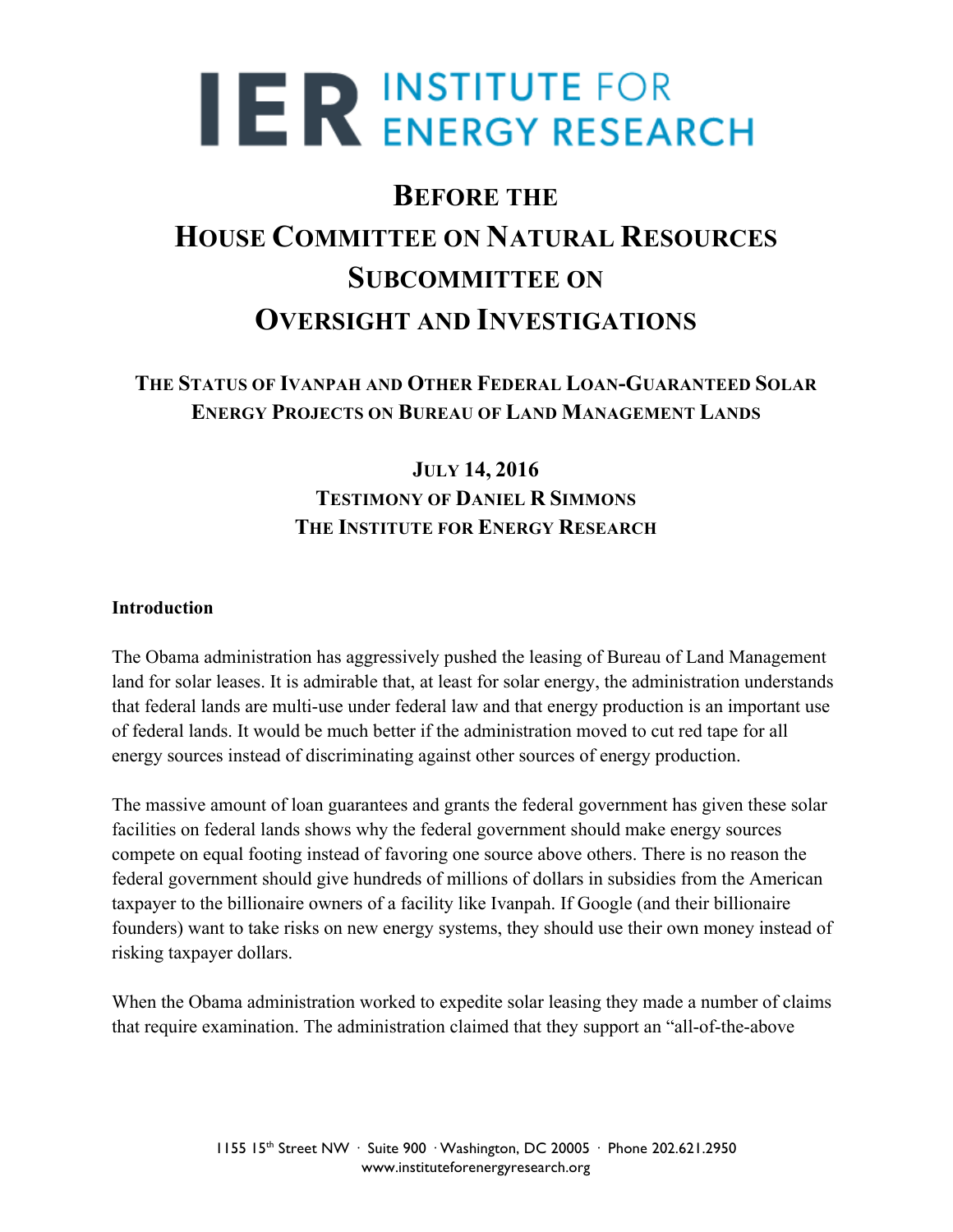energy strategy," and that solar power "increase[es] energy security."<sup>1</sup> The reality is that increasing solar (and wind) production on federal land may actually increase energy imports, not decrease them.

Also, solar energy is an expensive source of electricity generation as revealed by not only data from the Energy Information Administration, but also by a forthcoming report from the Institute for Energy Research (IER). The IER report shows electricity from new solar is nearly 5 times more expensive than from existing nuclear and over 3.5 times more expensive than existing coal.

Lastly, the problem is that it is difficult to keep the lights on with solar power. Solar only produces electricity when the sun is shining, but peak periods of electricity demand frequently occur as the sun is setting or after it has set. This reduces the usefulness of solar for gridconnected electricity generation.

#### **Kudos to BLM for expediting energy leasing on federal land**

The Department of Interior and Bureau of Land Management should be applauded for working to expedite energy leasing on federal lands. The administration developed a roadmap for solar energy development<sup>2</sup> and tried to reduce the massive amount of red tape imposed on energy leasing on federal lands. This is laudable because under federal land laws, such as the Federal Land Policy and Management Act, BLM lands are supposed to be multi-use lands and energy is an important use of these lands.

That said, the problem with the administration's actions with regard to solar leasing is that contrary to claims that the administration has an "all-of-the-above" policy, $3$  the administration has been antagonistic towards natural gas, oil, and coal production on federal lands.<sup>4</sup>

This antagonism shows up in the oil and natural gas production data. According to a new report from the Congressional Research Service, from 2010 through 2015, oil production on private and

 

<sup>&</sup>lt;sup>1</sup> Department of Interior, *Obama Administration Releases Roadmap for Solar Energy Development on Public Lands,* July 24, 2016, https://www.doi.gov/news/pressreleases/Obama-Administration-Releases-Roadmap-for-Solar-Energy-Development-on-Public-Lands<br><sup>2</sup> Department of Interior, *Obama Administration Releases Roadmap for Solar Energy Development on Public Lands,* 

July 24, 2016, https://www.doi.gov/news/pressreleases/Obama-Administration-Releases-Roadmap-for-Solar-Energy-Development-on-Public-Lands <sup>3</sup> *Id.* 

<sup>&</sup>lt;sup>4</sup> Institute for Energy Research, *Administration Actions Designed to Increase the Cost of Energy and the Cost of* Using Energy, Sept. 9, 2014, http://instituteforenergyresearch.org/administration-actions-designed-increase-costenergy-cost-using-energy/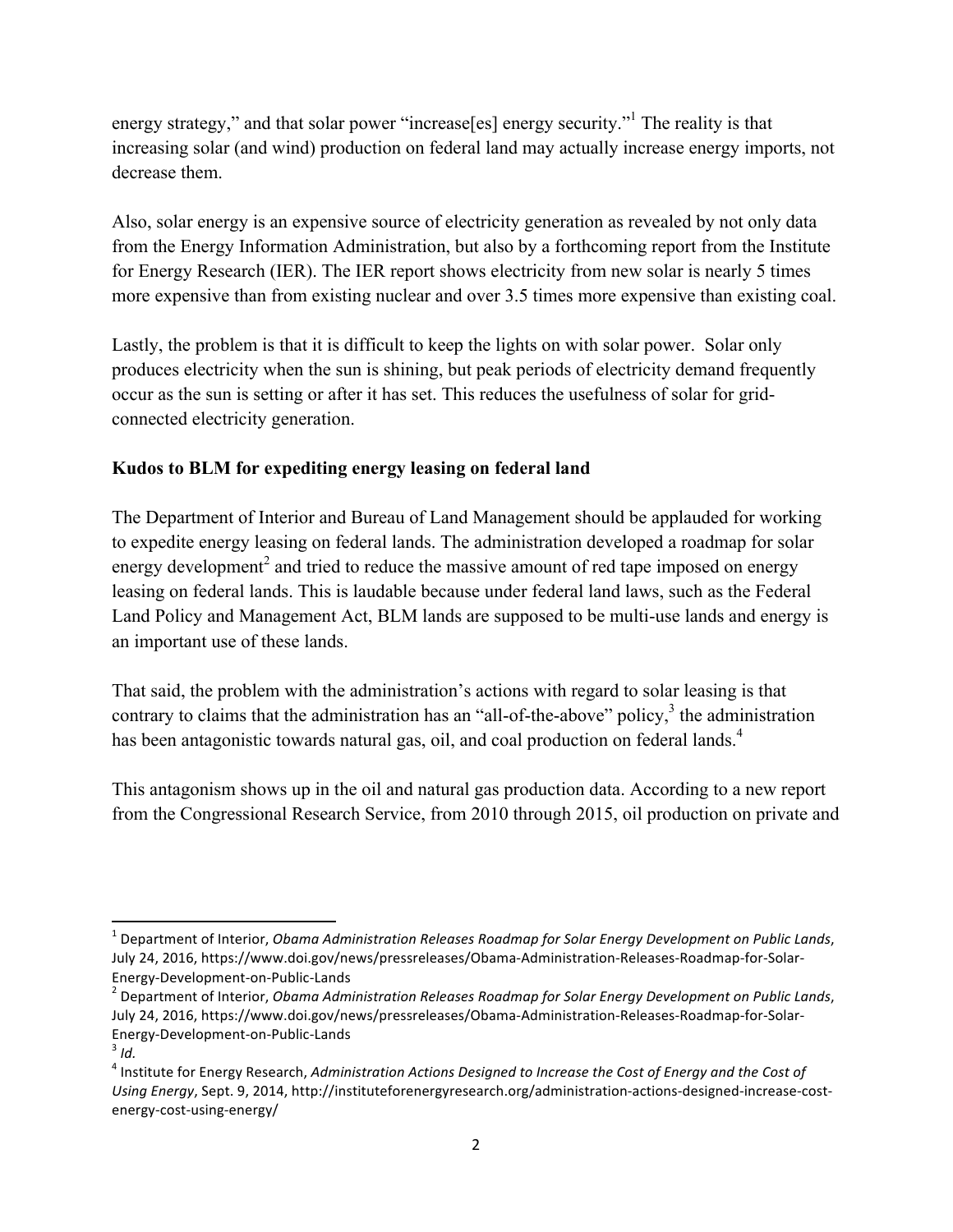

state lands was up 113 percent, however oil production on federal lands increased by a measly 0.8 percent.<sup>5</sup>

With natural gas production, there is a similar story. On private and state lands, natural gas production is up 55 percent, but natural gas production on federal lands is down 27 percent.

<sup>&</sup>lt;sup>5</sup> Marc Humphries, U.S. Crude Oil and Natural Gas Production in Federal and Nonfederal Areas, Congressional Research Service, June 22, 2016, http://www.fas.org/sgp/crs/misc/R42432.pdf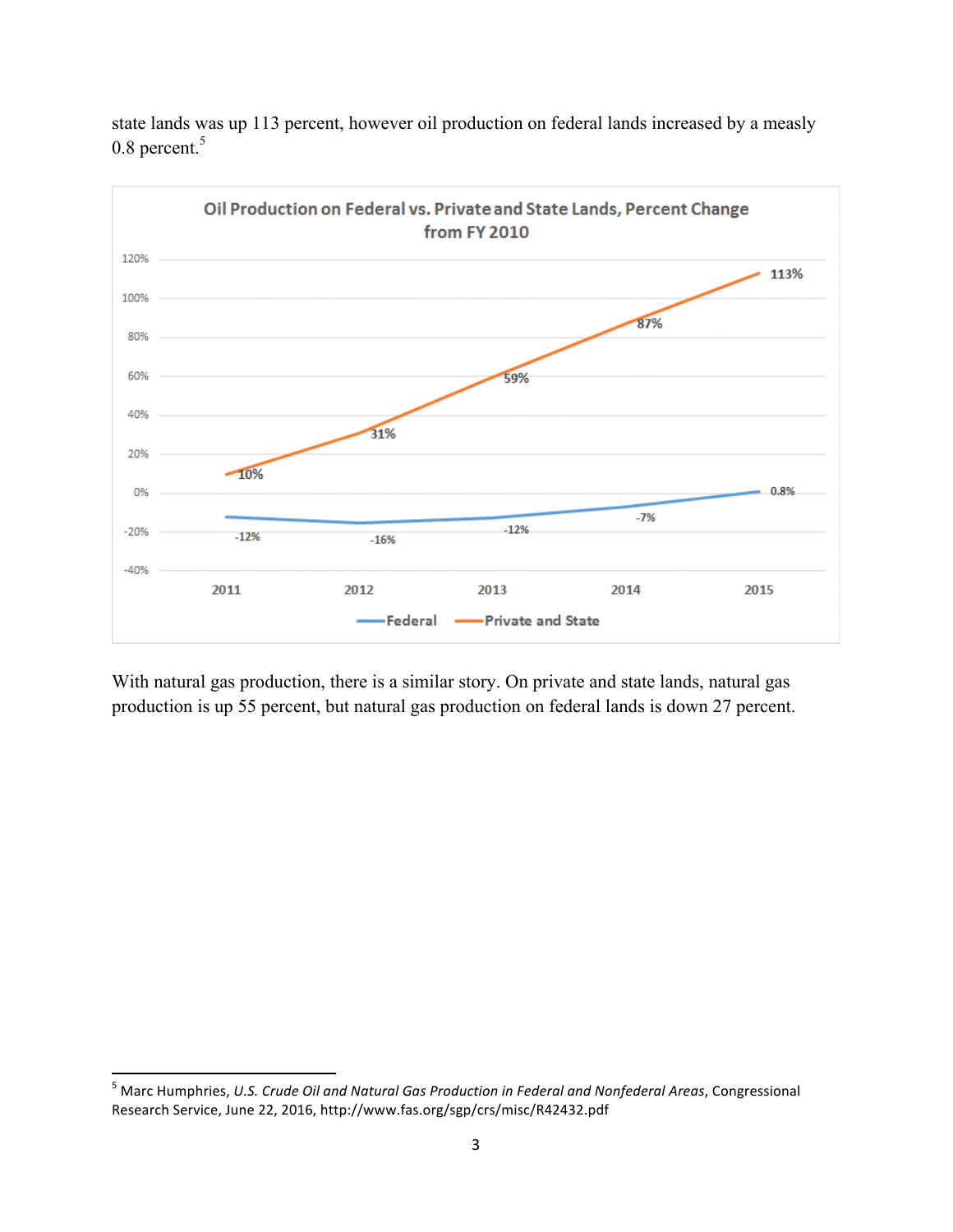

The Obama administration has issued less than half as many oil and gas leases as the Clinton administration<sup>6</sup> and it still takes the administration 220 days to process a permit to drill.<sup>7</sup> These are signs that while the administration has worked to expedite solar leasing and production, they have been antagonistic on oil and gas leasing and production on federal lands.

It should be noted that the situation with coal leasing is even worse with the administration imposing an indefinite moratorium on new coal leases. It would be much better to see the administration treat all sources of energy equally and work to reduce red tape for all.

### **Taxpayer-funded solar plants on BLM lands should serve as cautionary examples**

The following chart shows the facilities that are on BLM land and have received federal loan guarantees. It should first be noted that loan guarantees are only one of many subsidies the facilities owners have used. The chart also shows that the owners of these facilities received more than \$1.2 billion in Section 1603 grants.

<sup>&</sup>lt;u> 1989 - Jan Samuel Barbara, margaret e</u> <sup>6</sup> Institute for Energy Research, *Oil Production on Federal Lands Slightly Above its FY 2010 High*, July 7, 2016, http://instituteforenergyresearch.org/analysis/oil-production-federal-lands-slightly-fy-2010-high/<br><sup>7</sup> Bureau of Land Management, *Average Application for Permit to Drill (APD) Approval Timeframes: FY2005* -

*FY2015*, http://www.blm.gov/wo/st/en/prog/energy/oil\_and\_gas/statistics/apd\_chart.html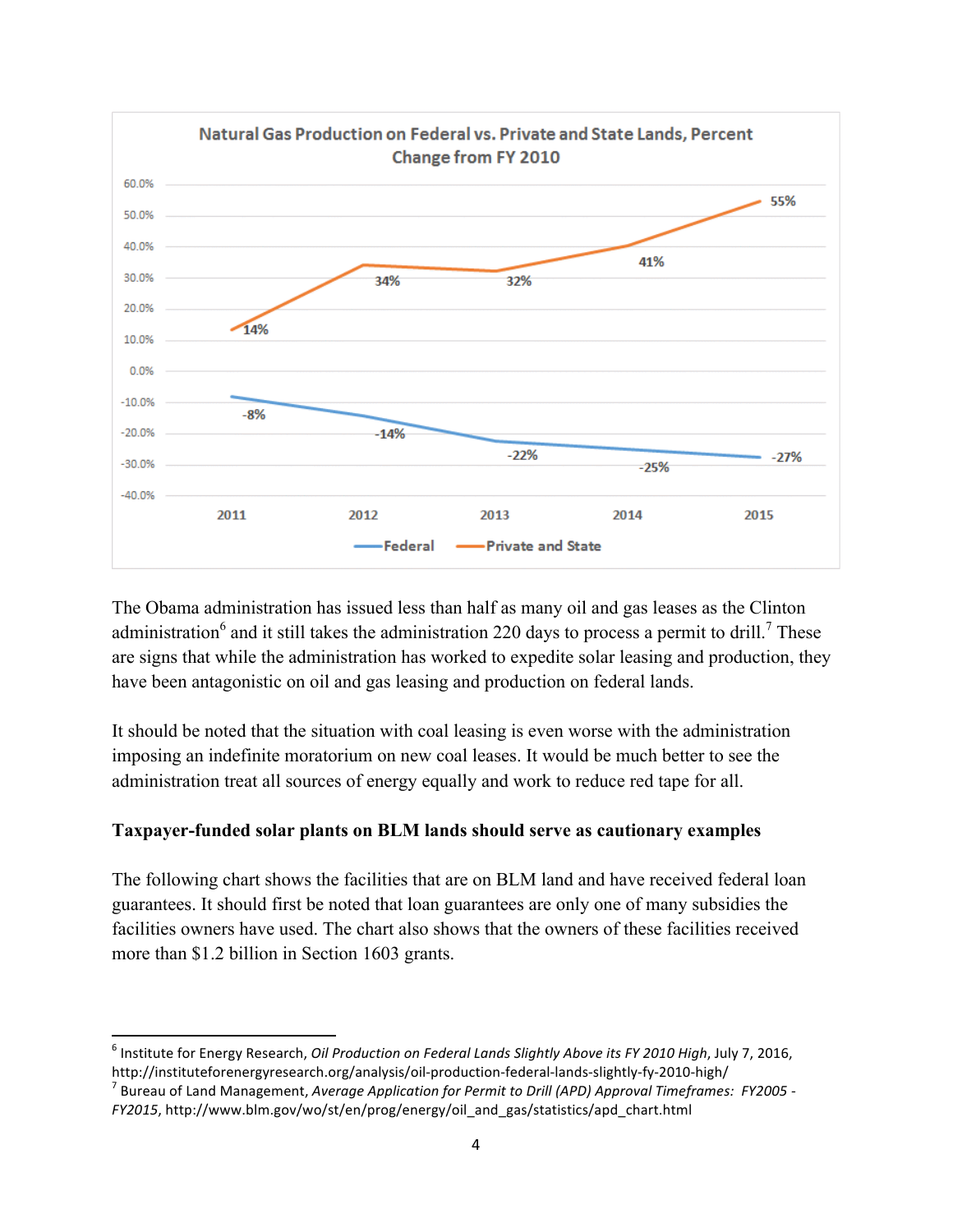| <b>Solar Facility</b> | Size in<br><b>MW</b> | <b>BLM Acerage</b> | Loan<br>Guarantee | 1603 Grants | <b>Owners</b>                                               |  |  |
|-----------------------|----------------------|--------------------|-------------------|-------------|-------------------------------------------------------------|--|--|
| Desert Sunlight       | 550                  | 4165               | \$1,460           |             | \$360 NextEra Energy, General Electric, Sumitomo of America |  |  |
| Genesis               | 250                  | 4640               | \$852             | \$328       | NextEra Energy                                              |  |  |
| Crescent Dunes        | 110                  | 1600               | \$737             | ????        | SolarReserve, ACS Cobra, Banco Santander                    |  |  |
| Ivanpah               | 370                  | 3472               | \$1,600           | \$539       | Brightsource Energy, NRG Energy, Google                     |  |  |

But that is not all. In 2010, Obama administration officials Larry Summers, Ron Klain, and Carol Browner wrote a White House memo about subsidies for the Shepherds Flat wind facility.<sup>8</sup> Much of this analysis applies to these solar facilities. This chart shows the value of the subsidies for Shepherds Flat according to these Obama administration officials:

| <b>Subsidy Type</b>                                              | Approximate<br>Amount<br>(millions) |
|------------------------------------------------------------------|-------------------------------------|
| Federal 1603 grant (equal to 30% investment tax credit)          | \$500                               |
| State tax credits                                                | \$18                                |
| Accelerated depreciation on Federal and State taxes              | \$200                               |
| Value of loan guarantee                                          | \$300                               |
| Premium paid for power from state renewable electricity standard | \$200                               |
| Total                                                            | \$1,218                             |

One of the important subsidies that applies to these solar facilities is the premium for this solar power. According to the Wall Street Journal:

Power from the two Ivanpah units that serve PG&E last year fetched about \$200 a megawatt-hour on average during summer months, and about \$135 a megawatt-hour on average the rest of the year, according to sales data from the Federal Energy Regulatory Commission.

That compares to an average price of \$57 a megawatt-hour for solar power sold under contracts signed in 2015, according to Bloomberg New Energy Finance. Power from natural-gas plants went for \$35 a megawatt-hour on average in California's wholesale

 $8$  Daniel Simmons, Corporate Welfare Masquerading Under an Environmental Rainbow, Institue for Energy Research, Sept. 29, 2011, http://instituteforenergyresearch.org/analysis/its-not-green-energy-its-corporatewelfare-masquerading-under-an-environmental-rainbow/.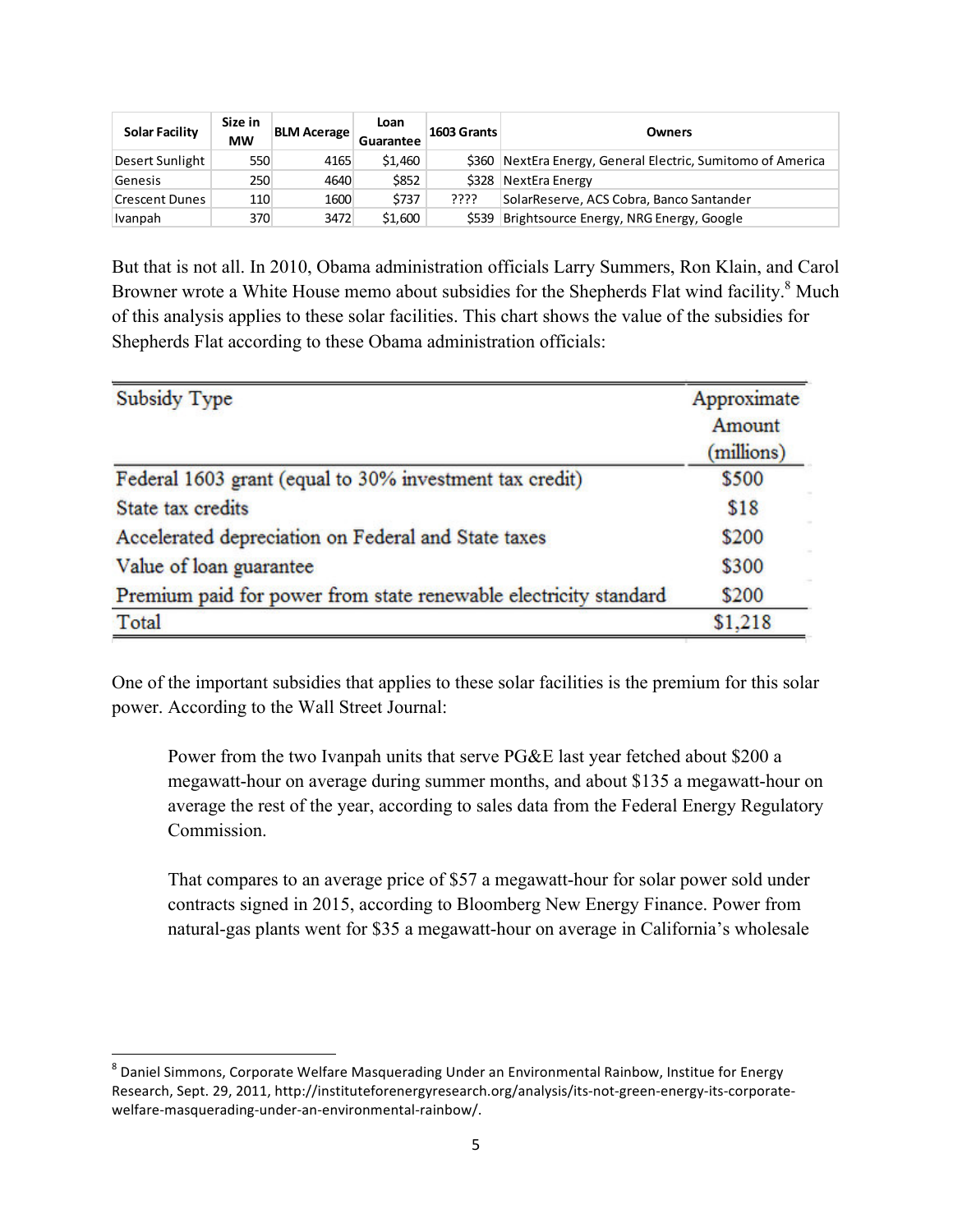market last year, according to a Wall Street Journal analysis of data compiled by the Energy Department.<sup>9</sup>

\$135 to \$200 per MWH is very expensive electricity. Obviously this is a large subsidy for the owners of the Ivanpah plant, which raises the question why the facility was built and subsidized in the first place.

What makes this very unseemly is that there was never any reason for this facility to receive hundreds of millions of dollars in subsidies because the owners had the money to spare. The facility is owned by Google (currently called Alphabet with a market capitalization of over \$500 billion), NRG Energy (market capitalization of \$5 billion), and Brightsource Energy. If Google wants to build an expensive solar plant, they are free to do so. They have plenty of money as Google's "poorest" founder, Larry Page, is personally worth more than \$29 billion. There is, however, no reason the American taxpayer needs to subsidize a solar plant for billionaires.

Amazingly, NRG Energy only contributed \$300 million to the cost of the plant and Google contributed \$168 million. This is less than what the American people put in through the 1603 grant alone.

Making matters worse, PG&E buys the electricity from Ivanpah at very high electricity rates and passes those higher costs to California electricity ratepayers. California ratepayers pay for these facilities not only through higher federal taxes required to pay for the federal subsidies, but again when they pay their electricity bill every month.

### **Solar Power does not increase America's energy security nor does it reduce energy imports**

When the Department of Interior rolled out their Roadmap for Solar Energy Development on Public Lands, then-Secretary of Energy Chu stated, "Developing America's solar energy resources is an important part of President Obama's commitment to expanding American-made energy, increasing energy security, and creating jobs." This statement is incorrect and suspect in a number of ways.

First, almost 100 percent of America's electricity generation is already American-made. The following graphic, using data from the Energy Information Administration, shows that solar produced 0.6 percent of electricity in 2015. It also shows that petroleum produced a mere 0.7 percent of electricity in 2015. The U.S. imports about one quarter of the oil we use<sup>10</sup> and the vast

1458170858?cb=logged0.4268413656962808

<sup>&</sup>lt;sup>9</sup> Cassandra Sweet, *Ivanpah Solar Plant May be Forced to Shut Down*, Wall Street Journal, March 16, 2016, http://www.wsj.com/articles/ivanpah-solar-plant-may-be-forced-to-shut-down-

<sup>&</sup>lt;sup>10</sup> Institute for Energy Research, *Petroleum (Oil)*,

http://instituteforenergyresearch.org/topics/encyclopedia/petroleum/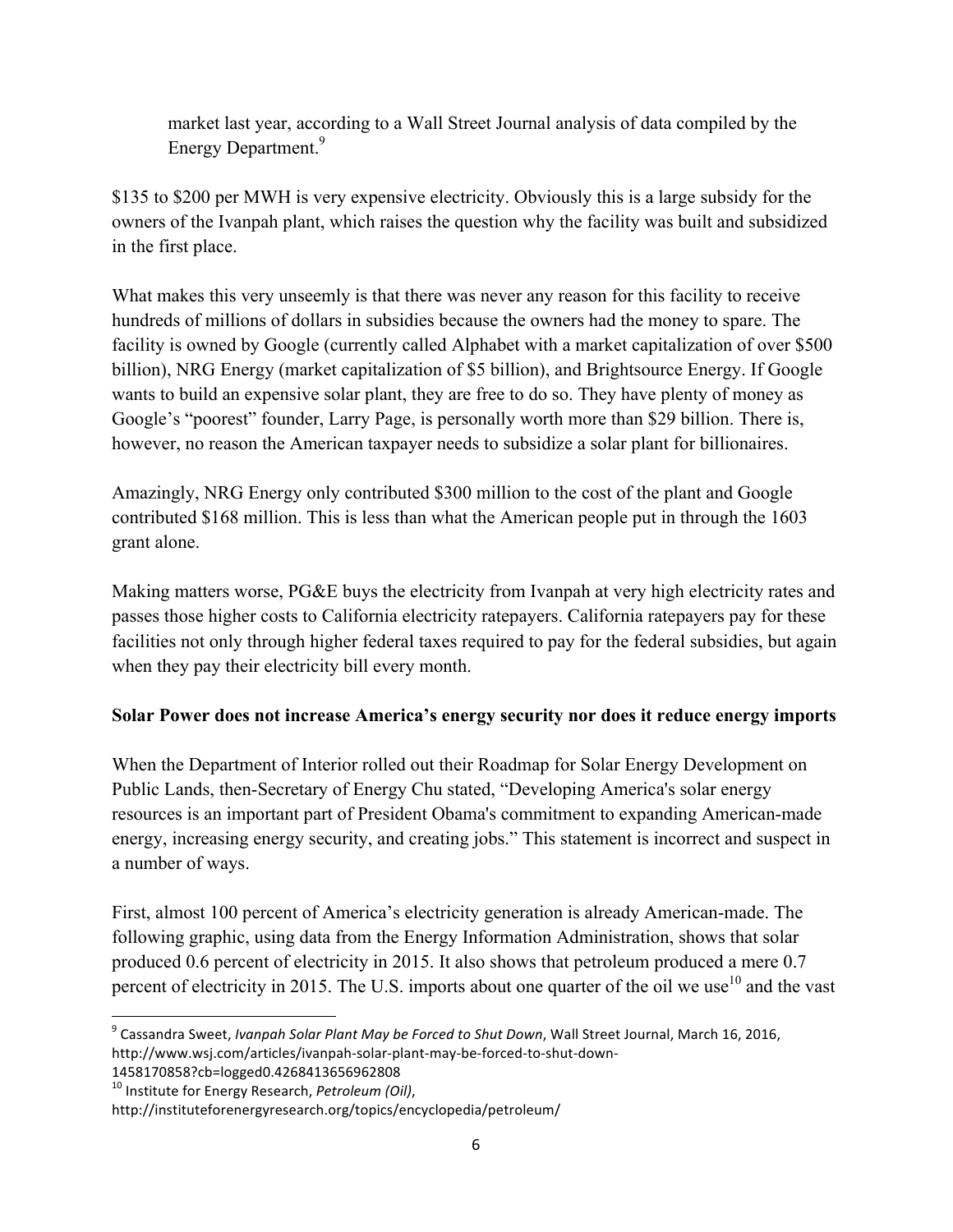majority of all of the other sources such as coal, natural gas, geothermal, hydroelectric, and nuclear are already domestic sources of energy.



Solar

Because solar produces electricity and because a very small percentage of electricity is generated from foreign sources of energy, solar cannot increase American energy security.

Furthermore, increasing the use of solar and wind may actually increase our use of foreign sources of energy. As we at IER have previously explained:

Green energy technologies are dependent on rare earth minerals and lithium for batteries– both of which are primarily imported into the United States. Most of the world's rare earth minerals are produced in China (85 percent); and that country supplies the United States with most of its rare earth imports (71 percent). The United States only produces 24 percent of the rare earth minerals that it needs. In 2013, the United States imported 54 percent of the lithium it used, with Chile and Argentina supplying 96 percent of those imports. Some believe that lithium may be the "new oil", eclipsing oil as a source for geopolitical and economic power. Clearly, Tesla, who is building a gigafactory in Nevada to produce lithium-ion batteries for its cars and Powerwall storage device, needs access to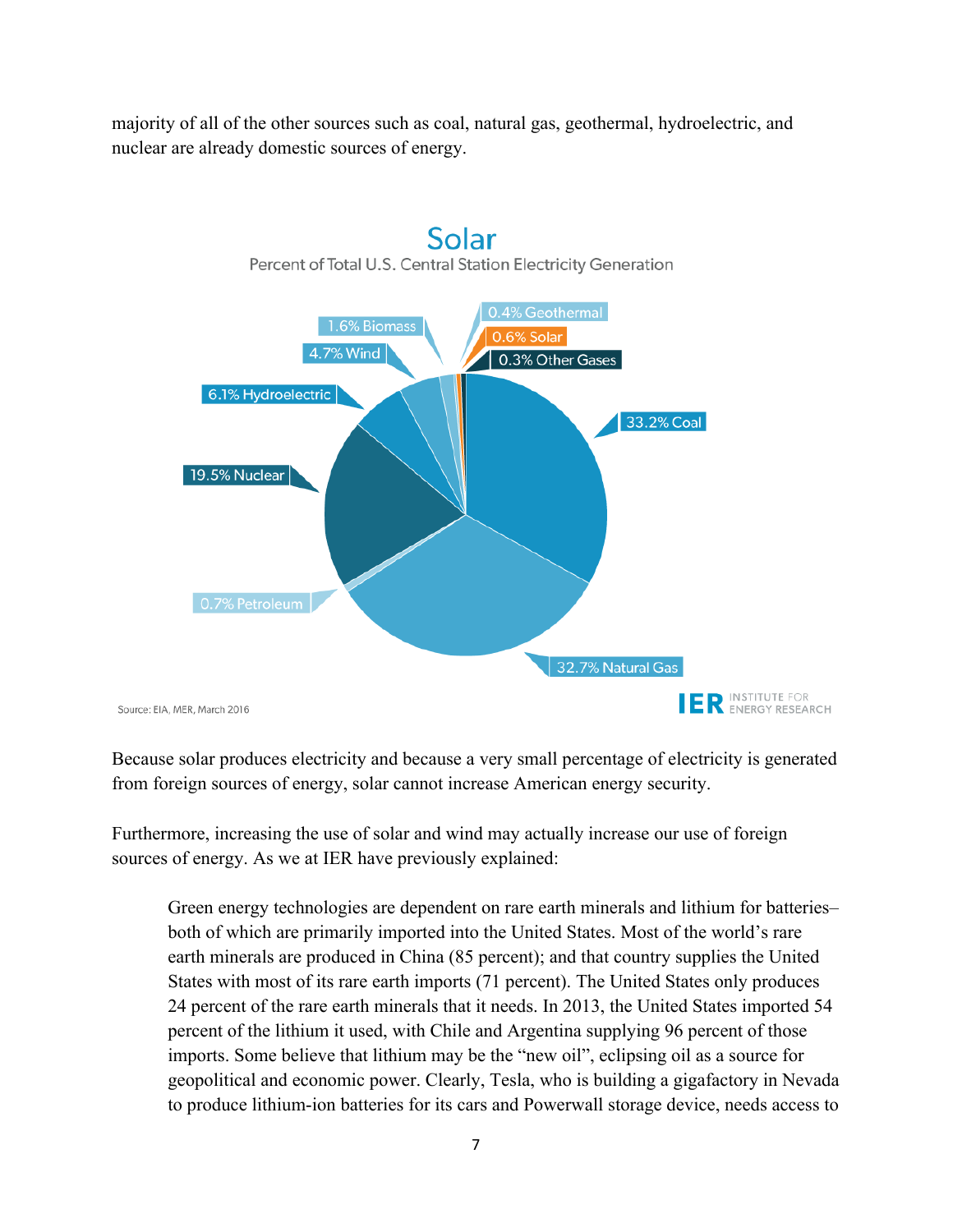low-cost lithium. In contrast to these figures, the United States now imports only 27 percent of the oil it uses domestically.<sup>11</sup>



http://www.eia.gov/tools/faqs/faq.cfm?id=32&t=6

When it comes to solar panel production, the vast majority of solar panels are produced in China.

ENERGY RESEARCH

As we have explained:

<u> 1989 - Jan Samuel Barbara, margaret e</u>

It is clear from worldwide manufacturing data that China is taking over the production market for solar PVs. China has been the world's largest manufacturer of solar panels since 2008, and since 2011, has produced the majority of global photovoltaics on an annualized basis. By the end of 2017, China is expected to have enough manufacturing

<sup>&</sup>lt;sup>11</sup> Institute for Energy Research, *Green Energy Actually Increase U.S. Dependence on Imports*, Feb. 29, 2016, http://instituteforenergyresearch.org/analysis/green-energy-actually-increases-u-s-dependence-on-imports/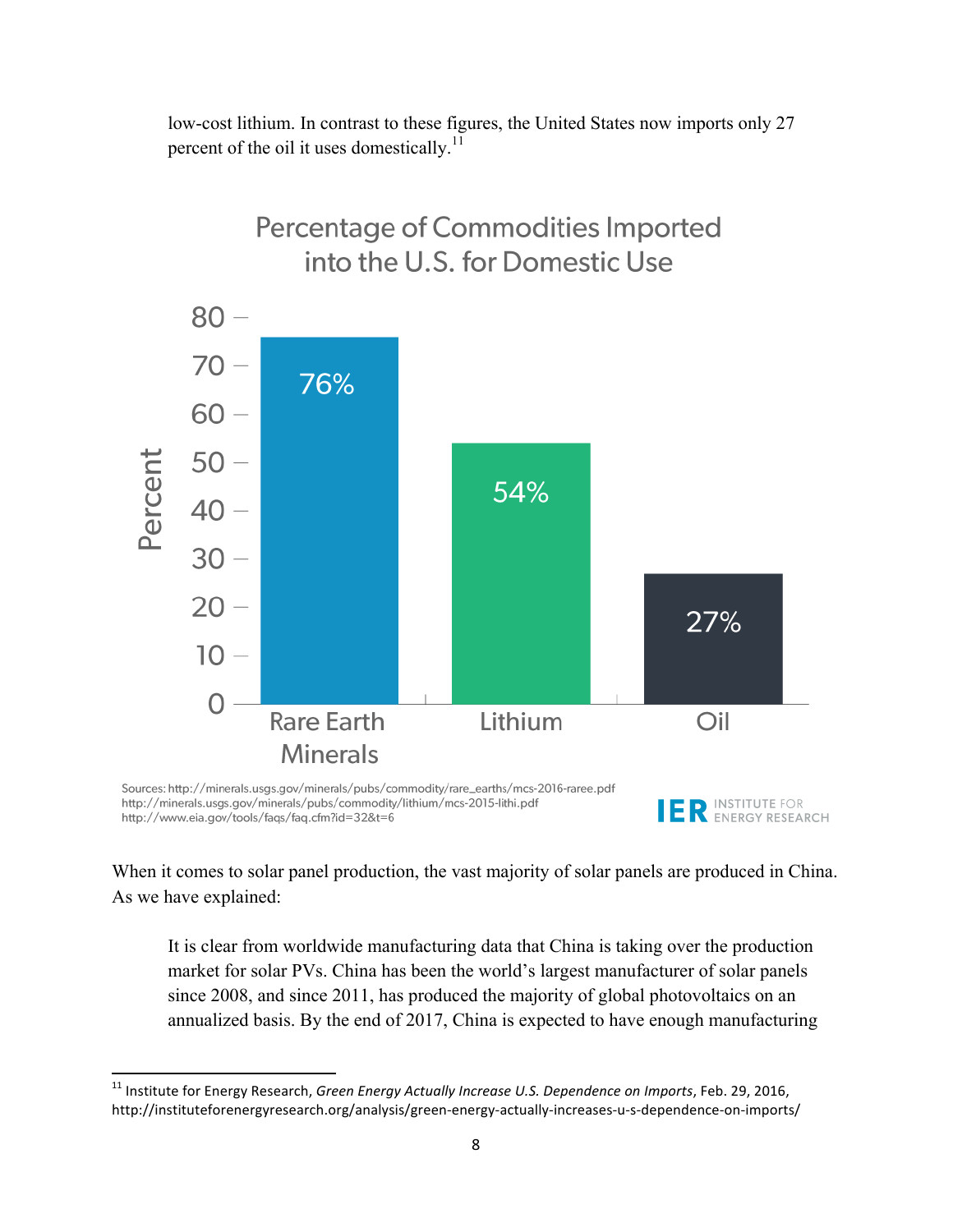

capacity to produce 51 gigawatts of photovoltaics per year, an amount over twice as large as the global production of 24 gigawatts in 2010.<sup>12</sup>

Therefore, using more solar power means more energy imports, not less.

#### **Electricity from solar facilities is very expensive**

<u> 1989 - Jan Samuel Barbara, margaret e</u>

The gold standard for comparing the cost of electricity from various sources is the Energy Information Administration's levelized cost data. These data show that electricity from new natural gas-fired power plants costs \$75 per megawatthour (MWH) while electricity from new solar PV costs \$125 per MWH and from new solar thermal costs nearly \$240 per MWH. In other words, when it comes to electricity from new plants, solar PV is 66 percent more expensive than new natural gas and solar thermal is 220 percent more expensive. To put this in context, Crescent Dunes, Genesis, and Ivanpah are solar thermal plants and Desert Sunlight is a PV plant.

<sup>&</sup>lt;sup>12</sup> Institute for Energy Research, *Hillary's Solar PV Plan Aids Chinese Manufacturing*, July 31, 2015, http://instituteforenergyresearch.org/analysis/hillarys-solar-pv-plan-aids-chinese-manufacturing/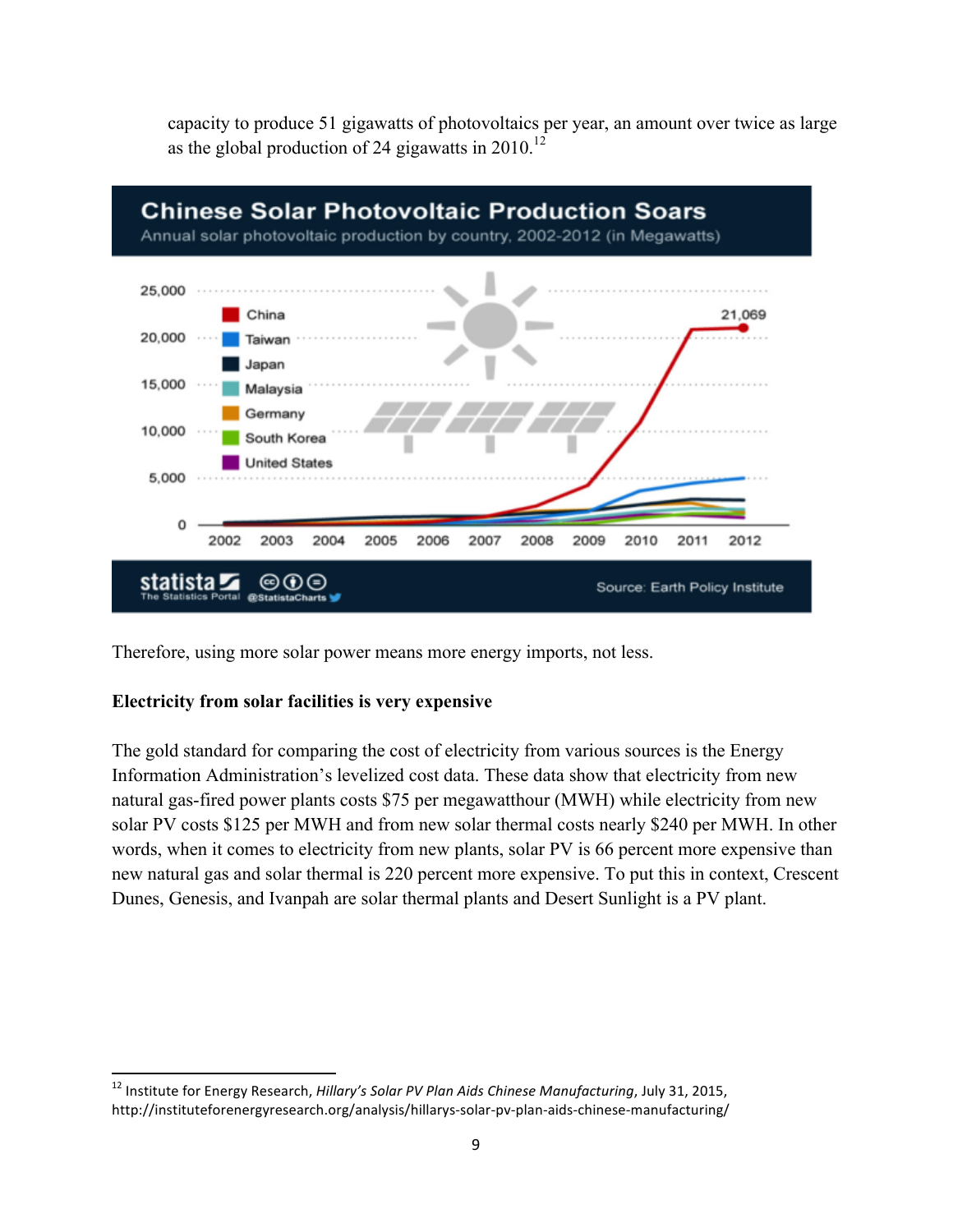#### Table 1. Estimated levelized cost of electricity (LCOE) for new generation resources, 2020

|                                           | Capacity<br>factor<br>(%) |                              |                     |                                        |                            |                                |                      |                                                     |  |  |
|-------------------------------------------|---------------------------|------------------------------|---------------------|----------------------------------------|----------------------------|--------------------------------|----------------------|-----------------------------------------------------|--|--|
| <b>Plant type</b>                         |                           | Levelized<br>capital<br>cost | <b>Fixed</b><br>O&M | Variable<br>08M<br>(including<br>fuel) | Transmission<br>investment | <b>Total</b><br>system<br>LCOE | Subsidy <sup>2</sup> | <b>Total</b><br><b>LCOE</b><br>including<br>Subsidy |  |  |
| <b>Dispatchable Technologies</b>          |                           |                              |                     |                                        |                            |                                |                      |                                                     |  |  |
| <b>Conventional Coal</b>                  | 85                        | 60.4                         | 4.2                 | 29.4                                   | 1.2                        | 95.1                           |                      |                                                     |  |  |
| <b>Advanced Coal</b>                      | 85                        | 76.9                         | 6.9                 | 30.7                                   | 1.2                        | 115.7                          |                      |                                                     |  |  |
| Advanced Coal with CCS                    | 85                        | 97.3                         | 9.8                 | 36.1                                   | 1.2                        | 144.4                          |                      |                                                     |  |  |
| Natural Gas-fired                         |                           |                              |                     |                                        |                            |                                |                      |                                                     |  |  |
| ConventionalCombined<br>Cycle             | 87                        | 14.4                         | 1.7                 | 57.8                                   | 1.2                        | 75.2                           |                      |                                                     |  |  |
| <b>Advanced Combined</b><br>Cycle         | 87                        | 15.9                         | 2.0                 | 53.6                                   | 1.2                        | 72.6                           |                      |                                                     |  |  |
| Advanced CC with CCS                      | 87                        | 30.1                         | 4.2                 | 64.7                                   | 1.2                        | 100.2                          |                      |                                                     |  |  |
| Conventional<br><b>Combustion Turbine</b> | 30                        | 40.7                         | 2.8                 | 94.6                                   | 3.5                        | 141.5                          |                      |                                                     |  |  |
| <b>Advanced Combustion</b><br>Turbine     | 30                        | 27.8                         | 2.7                 | 79.6                                   | 3.5                        | 113.5                          |                      |                                                     |  |  |
| <b>Advanced Nuclear</b>                   | 90                        | 70.1                         | 11.8                | 12.2                                   | 1.1                        | 95.2                           |                      |                                                     |  |  |
| Geothermal                                | 92                        | 34.1                         | 12.3                | 0.0                                    | 1.4                        | 47.8                           | $-3.4$               | 44.4                                                |  |  |
| <b>Biomass</b>                            | 83                        | 47.1                         | 14.5                | 37.6                                   | 1.2                        | 100.5                          |                      |                                                     |  |  |
| Non-Dispatchable Technologies             |                           |                              |                     |                                        |                            |                                |                      |                                                     |  |  |
| Wind                                      | 36                        | 57.7                         | 12.8                | 0.0                                    | 3.1                        | 73.6                           |                      |                                                     |  |  |
| Wind - Offshore                           | 38                        | 168.6                        | 22.5                | 0.0                                    | 5.8                        | 196.9                          |                      |                                                     |  |  |
| Solar PV <sup>3</sup>                     | 25                        | 109.8                        | 11.4                | 0.0                                    | 4.1                        | 125.3                          | $-11.0$              | 114.3                                               |  |  |
| <b>Solar Thermal</b>                      | 20                        | 191.6                        | 42.1                | 0.0                                    | 6.0                        | 239.7                          | $-19.2$              | 220.6                                               |  |  |
| Hydroelectric <sup>4</sup>                | 54                        | 70.7                         | 3.9                 | 7.0                                    | 2.0                        | 83.5                           |                      |                                                     |  |  |

U.S. average levelized costs (2013 \$/MWh) for plants entering service in 2020<sup>1</sup>

Also, I'll note that when EIA updates these data soon, the prices of solar will likely be lower, but that solar will still be substantially more expensive than building new natural gas plants.

While EIA's levelized cost data is good, it contains an important caveat and states that "caution" should be used when comparing" dispatchable and non-dipatchable sources of generation.<sup>13</sup> Dispatchable sources are sources like natural gas, coal, and nuclear which are controllable where nondispatchable sources such as wind and solar depend on the weather. This is an important distinction because to avoid blackouts, the amount of energy generated on the electric grid must

 $^{13}$  Energy Information Administration, Levelized Cost and Levelized Avoided Cost of New Generation Resources in the Annual Energy Outlook 2015, June 3, 2015, https://www.eia.gov/forecasts/aeo/electricity\_generation.cfm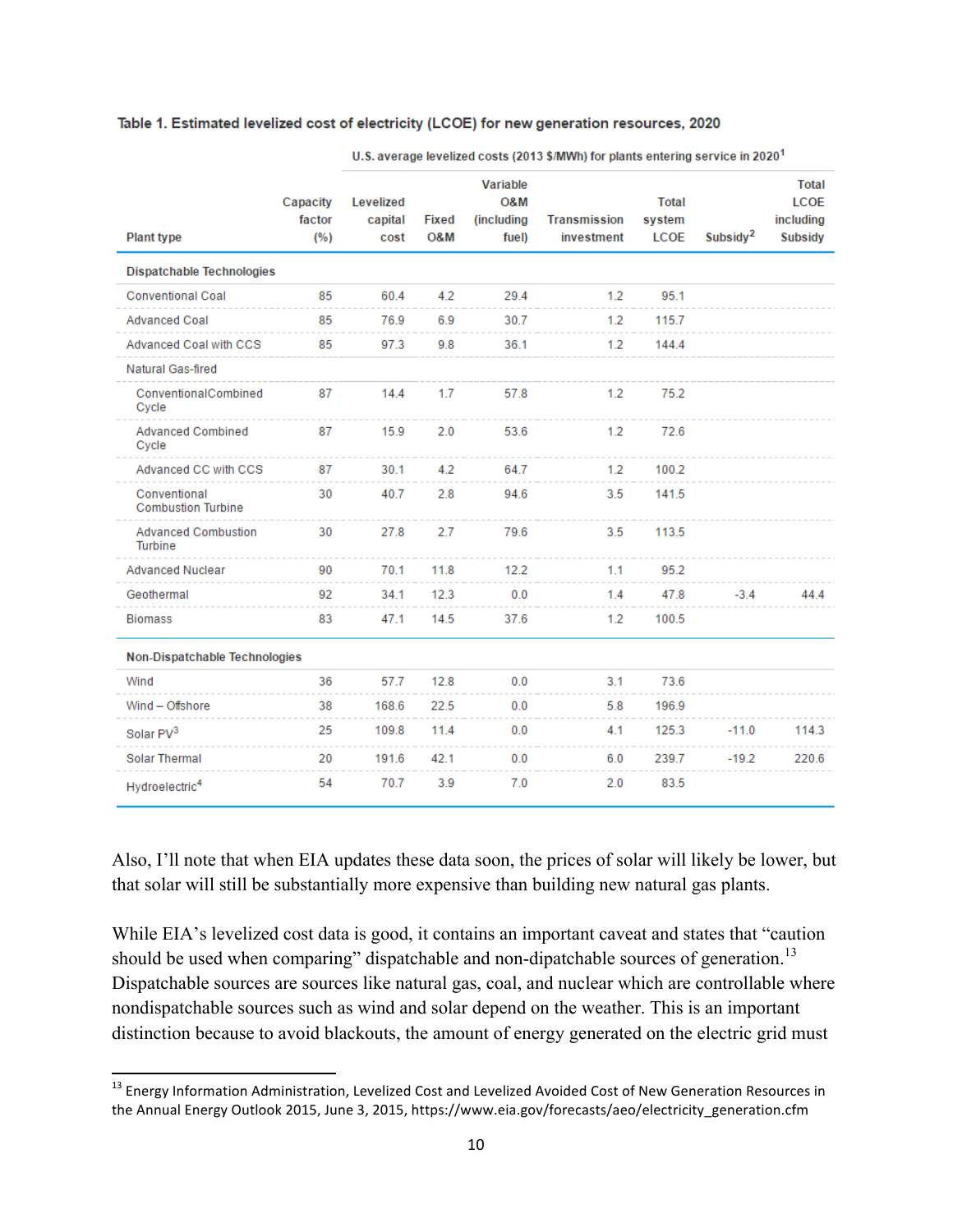always equal the amount of energy used by all of the homes and business connected to the grid. This means that dispatchable sources are inherently more valuable than non-dispatchable sources.

Furthermore, the most important comparison that we can make with electricity generation is not new sources versus new sources, but our current sources of generation versus new generation.

To deal with the issue of dispatchablity and to make an apples-to-apples comparison between different sources of electricity generation, as well as comparing existing sources to new sources, the Institute for Energy Research will soon release an update to our report on *The Levelized Cost of Electricity from Existing Generation Resources*<sup>14</sup> which will include the levelized cost of solar PV compared to other existing sources of generation.

The report finds that electricity from new solar is nearly 5 times more expensive than from existing nuclear and over 3.5 times more expensive than existing coal. The summary data is in the chart below. Also, it should be noted that the solar we included in this report is solar PV, not solar thermal. Solar thermal would be even more expensive than solar PV.



#### LEVELIZED COST OF ELECTRICITY

#### **Solar power struggles to help keeps the lights on**

<sup>&</sup>lt;sup>14</sup> Thomas F. Stacy & George S. Taylor, The Levelized Cost of Electricity from Existing Generation Resources, June 2015, http://instituteforenergyresearch.org/wp-content/uploads/2015/06/ier\_lcoe\_2015.pdf